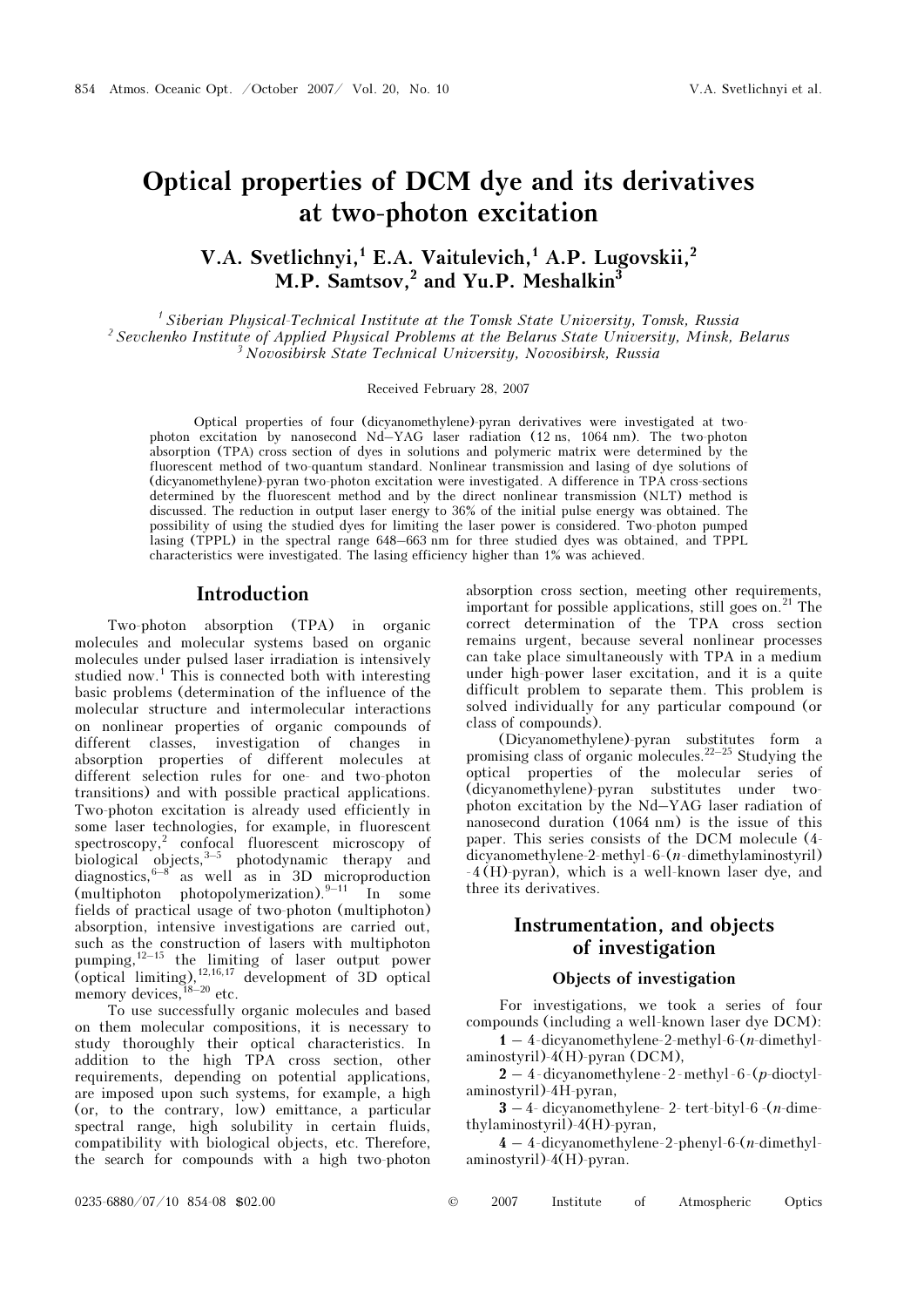The structural formulas of the studied molecules are shown in Fig. 1.



Fig. 1. Structural formulas of the studied molecules.

The dyes were investigated in three solvents [ethylacetate, ethanol, 1-methyl-2-pyrrolidone (MP)] and in polymer matrices. Ethylacetate and MP of high purity were used without additional purification; ethanol was additionally purified by standard techniques.<sup>26</sup> The dye concentration ranged from 10–5 M (when studying linear spectralluminescent properties) to  $5 \cdot 10^{-2}$  M (when studying nonlinear transmission at two-photon excitation).

Polymethylmetacrilate (PMMA) was taken as a material of the polymer matrix, since it has good optical characteristics, well developed production technology, and satisfactory operating ability. A dye and an initiator of polymerization were solved in the initial monomer (methylmetacrilate or MMA) purified from a stabilizer.<sup>27</sup> Then the solutions were filtered and hardened through block radical polymerization.<sup>28</sup> Dinitrile of azobisisobutyric acid was used as a thermal initiator. To avoid the inhibitory action of air, the solutions were placed in glass vessels and blown by argon; then the vessels were carefully closed. Polymerization proceeded in dark in a thermostat. As a result, transparent homogeneous blocks were obtained, which were then subjected to hand processing.

In addition to PMMA samples with the studied dyes, polymer samples based on PMMA, modified by a low-molecular addition (10% MP), were produced. In this case, a dye was previously solved in MP, and then MP was mixed with MMA. The further<br>technological process of sample production technological process of sample corresponded to the process described above for nonmodified PMMA.

Rectangular blocks of  $10 \times 10$  mm cross section and 20 mm height were cut from the polymer samples. The block surfaces were abraded and polished manually.

## Experimental technique

Linear absorption and fluorescence spectra of the dyes were studied on the SM2203 spectrofluorimeter (Solar, Minsk). The first harmonic radiation of a Q-switched Nd–YAG laser (1064 nm, 12 ns, 1–100 mJ) was used for two-photon excitation. The laser radiation intensity was attenuated by calibrated neutral filters. The intensity, spectra, and temporal characteristics of two-photon excited fluorescence and lasing were recorded with the S100-1024 spectrometer (Solar LS) with a fiber input and rapid DET210 PIN photodiodes (Thorlabs) with a Tektronix TDC224 oscilloscope (100 MHz). The laser energy was determined with the IMO-2N calorimeter, KTP-2 microcalorimeter, and the ED100-A-uv pyroelectric detector (Gentec).

## Determination of two-photon absorption cross section

To determine the TPA cross section of the studied dyes, we used the fluorescent method of twoquantum standard which is based on the comparison of the intensity of two-photon excited fluorescence (TPEF) of a standard, having the known TPA cross section, with that of a studied object under identical conditions of excitation and TPEF recording.<sup>29</sup> The TPA cross section in this case is determined as

$$
\delta_x = \frac{\delta_{\text{st}} \eta_{\text{st}} C_{\text{st}} I_x^{\text{TPEF}}}{\eta_x C_x I_x^{\text{TPEF}}},\tag{1}
$$

where  $\delta_{st}$  is the TPA cross section of the standard;  $\eta_{st}$ ,  $\eta_{r}$  are the quantum yields of fluorescence of the standard and the studied object, respectively;  $C_{\rm st}$ ,  $C_{\rm r}$ are the concentrations of the standard and the studied substance, respectively;  $I_{st}^{TPEF}$ ,  $I_{x}^{TPEF}$  are the TPEF intensities of the standard and the studied substance, respectively.

As a standard, we used the ethanol solution of the well-known laser dye Rhodamine  $6G^{30,31}$ Concentrations of solutions and solid-state polymer samples with the dyes under study and the standard were  $2 \cdot 10^{-5} - 2 \cdot 10^{-4}$  M. The pump laser radiation was focused by a long-focus lens  $(F = 350 \text{ mm})$ . The cell with the studied solution or a solid-state sample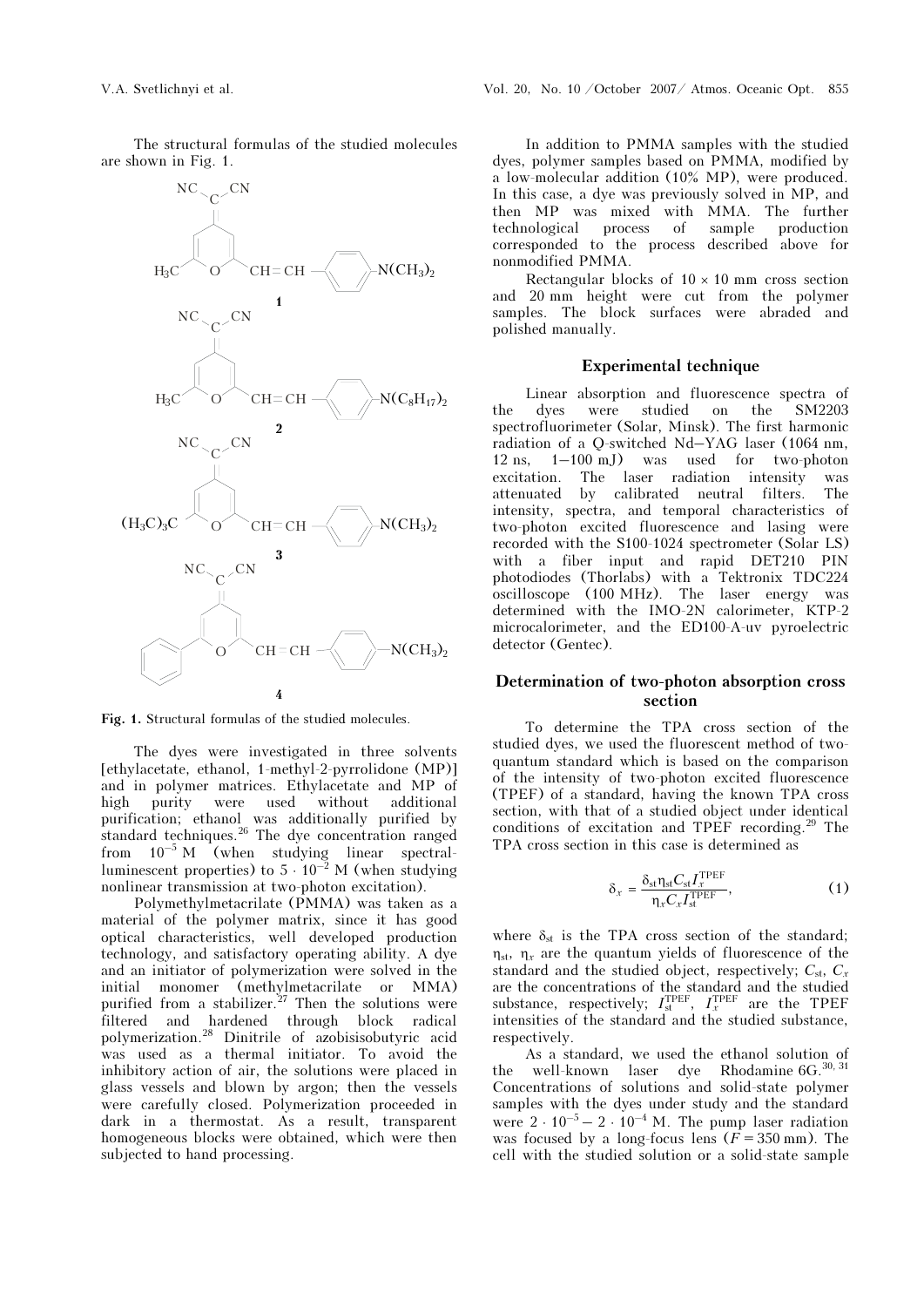with an optical path length of 10 mm was placed in the path of the convergent beam at a distance of 300–320 mm from the lens. The scheme of recording of spectra and TPEF intensity is shown in Fig. 2a.

 To determine correctly the TPA cross section by this method, the particular attention was paid to observance of the square dependence of the TPEF intensity on the excitation intensity in order to avoid the influence of other nonlinear processes on the measured cross section.<sup>32</sup> The most measurements of the TPA cross sections were carried out at the excitation power not exceeding 50 MW/cm<sup>2</sup>.

#### Investigation of nonlinear transmission

Nonlinear transmission of the dyes was studied on the same setup as the TPEF. The dye concentration in this case was  $2 \cdot 10^{-2}$  M, and the optical path length in the cell was 20 mm. The area of the beam cross section at the sample length varied by no more than 10%. The intensity of the exciting radiation was changed with the use of calibrated neutral filters.

Using the method of direct nonlinear transmission (NLT method), it is possible to determine the two-photon absorption cross section from the dependence of transmission on the exciting radiation intensity.<sup>17</sup> On the assumption that the change in transmission of the studied medium is caused only by the two-photon absorption, the TPA cross section can be determined as

$$
\delta = \frac{h\nu\beta}{CN_A},\tag{2}
$$

where  $h\nu$  is the energy of a quantum of the exciting radiation;  $C$  is the molar concentration of the studied dye;  $N_A$  is the Avogadro number; β is the two-photon absorption coefficient related to nonlinear transmission as $17$ :

$$
T(I_0) = \frac{I(L)}{I_0} = \frac{\ln(1 + I_0 L \beta)}{I_0 L \beta},
$$
 (3)

where  $I_0$  is the exciting radiation intensity, L is the effective length of the medium (in the case of absent linear absorption, the optical path length in the medium).



Fig. 2. Block diagrams of experimental setups for investigation of spectra, TPEF intensity, nonlinear transmission (a), and lasing characteristics (b) of organic dyes under two-photon excitation: beam splitter BS; diaphragm D; calibrated neutral filters F1 for attenuation of radiation with a wavelength of 1064 nm; selective filters F2 and F3 cutting off radiation with a wavelength of 1064 nm; spherical lens L with  $F = 120$  mm (a) and 350 mm (b); totally reflecting mirror M1 with  $R = 99\%$ for wavelengths of 600–700 nm and  $T = 98\%$  for a wavelength of 1064 nm, exit mirror  $M2$  with  $R = 70\%$  for wavelength of 600–700 nm and  $T = 90\%$  for a wavelength of 1064 nm; Energy meters 1, 2 are ED100A-uv pyroelectric energy meters; λ-meter is a spectrometer with fiber input; DET210 are fast PIN photodiodes; TDS224 is the oscilloscope.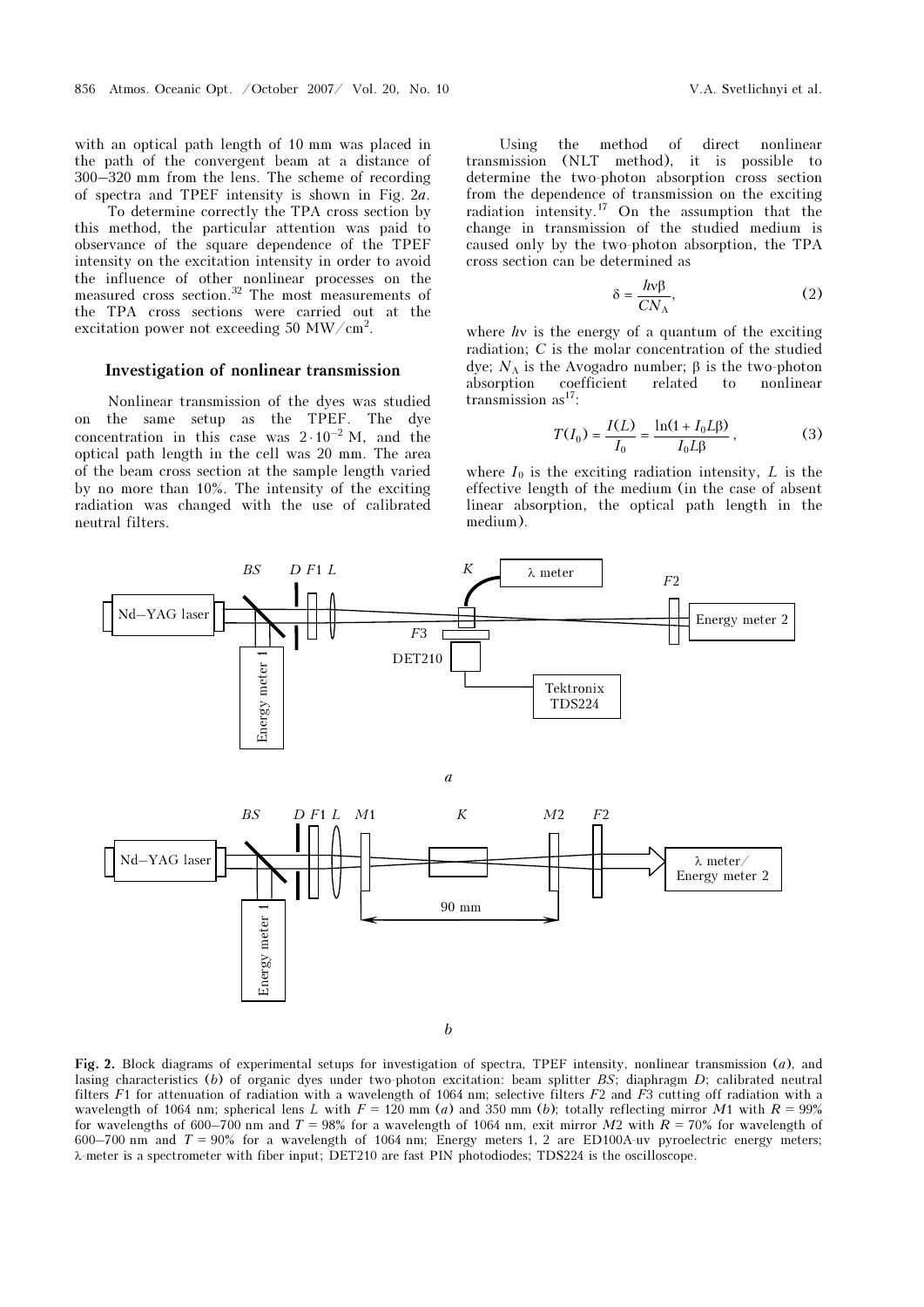## Investigation of lasing characteristics at two-photon excitation

Since the TPA cross section even at power densities of tens  $MW/cm<sup>2</sup>$  is much lower as compared to linear absorption of organic dyes, the main problem in obtaining stimulated radiation at two-photon excitation is to achieve population inversion and the necessary gain.<sup>33</sup> Toward this end, high excitation power densities, a longitudinal pumping scheme, a higher-Q cavity, and high dye concentrations (compared to one-photon excitation) are commonly used.<sup>34</sup>

The lasing under two-photon excitation was studied at longitudinal excitation in two versions:

1. In the absence of the cavity. A 10-mm cell with the dye solution under study was placed at the lens focus  $F = 45$  mm. In one case, the cell sides were slant relative to the optical axis to prevent the positive feedback. Then the single-pass gain scheme (superluminescence) was realized. In another case, the cell with the active medium was located strictly normally to the cavity axis and the cell side (reflection of about 4%), thus providing the feedback.

2. In the presence of the cavity, formed by two plane-parallel dichroic mirrors. The scheme for investigation of lasing in a cavity under two-photon excitation is shown in Fig. 2b. The similar scheme was used in Refs. 34 and 35. The pump laser radiation was focused by a spherical lens with  $F = 120$  mm, and the cell was filled with the active medium. The dye concentration was  $2 \cdot 10^{-2}$  M, and the lengths of the cell with the active medium were 10, 20, and 50 mm.

The pumping was carried out through the mirror M1 (98% transmission at a pump wavelength of 1064 nm and 99% reflection in the lasing range of the studied dyes (600–700 nm)). The cavity length was determined by the optical resistance of the dielectric coating mirrors and was equal to 90 mm (the decrease in the cavity base length by installing mirrors closer to the focal plane of the focusing lens resulted in the coating damage). The pump radiation, passed through the medium and the cavity mirrors, was filtered by the selective filter  $F2$ . The cavity was aligned with the aid of a He–Ne laser.

## Results and discussion

## TPA cross section

The TPA cross sections of the studied dyes measured by the method of standard are summarized in Table 1. For dyes  $1-3$ , as the polarity of the solvent (ethylacetate – MP) increases, a significant increase in the TPA cross section is observed, which can be explained by the bathochromic shift of the dye absorption bands and, correspondingly, by more efficient excitation of the dyes, since the doubled frequency of the first harmonic of the Nd–YAG laser

falls on the long-wavelength edge of the absorption band.

Table 1. Spectral-luminescent properties and TPA cross sections of the molecules under study

| Dye      | Matrix/solvent           | $\lambda_{\rm abs},$<br>nm | $\lambda_{\rm fl},$<br>nm | ${\phi_{\rm fl}}^*$ | $\delta$ , GM                     |
|----------|--------------------------|----------------------------|---------------------------|---------------------|-----------------------------------|
|          | ethylacetate             | 452                        | 585                       | 0.45                | $3 \pm 1$                         |
|          | <b>PMMA</b>              | 458                        | 575                       | 0.74                | $7 \pm 1$                         |
|          | $(DCM)$ PMMA: MP $(9:1)$ | 466                        | 594                       | 0.95                | $9.1 \pm 1.2$                     |
|          | MP                       | 478                        | 630                       | 0.87                | $12 \pm 1.5$ (1500) <sup>**</sup> |
| $\bf{2}$ | ethylacetate             | 476                        | 595                       | 0.56                | $8 + 2$                           |
|          | <b>PMMA</b>              | 476                        | 590                       | 0.78                | $18 \pm 2$                        |
|          | МP                       | 494                        | 630                       | 0.95                | $20 \pm 3$ (5400) <sup>*</sup>    |
| 3        | ethylacetate             | 454                        | 585                       | 0.45                | $3 \pm 1$                         |
|          | <b>PMMA</b>              | 462                        | 575                       | 0.76                | $7.4 \pm 1.1$                     |
|          | PMMA:MP(9:1)             | 470                        | 594                       | 0.97                | $9.5 \pm 1.5$                     |
|          | МP                       | 480                        | 630                       | 0.87                | $15 \pm 2$ (2300) <sup>**</sup>   |
| 4        | ethylacetate             | 478                        | 630                       | 0.41                | $8.0 \pm 1.5$                     |
|          | <b>PMMA</b>              | 482                        | 600                       | 0.82                | $21 \pm 3$                        |
|          | PMMA:MP(9:1)             | 485                        | 630                       | 0.87                | $14 \pm 2$                        |
|          | MP                       | 500                        | 700                       | 0.02                | $10 \pm 5$ (700) <sup>*</sup>     |

\* Measured relative to Rhodamine 6G and Rhodamine S; error in determination of the quantum yield of fluorescence is 10%.

\*\* Measured by the NLT method

For dye 4, such an increase is not observed: the TPA cross section in ethylacetate and MP are close. This may be connected with a significant drop of the dye 4 emittance in polar solvents. Possible causes for such a drop in the quantum yield of fluorescence for some (dicyanomethylene)-pyran substitutes have been discussed in Refs. 36 and 37.

All the studied dyes have a rather high TPA cross section in the polymer matrix (PMMA) as compared to the ethylacetate, which in its structure and properties is close to MMA. The linear spectralluminescent characteristics of dyes 1–4 in these media are close. The determined TPA cross section of dye 1 in MMA before polymerization is 3 GM, which corresponds to the data in ethylacetate (see Table 1). The increase in the TPA cross section of the studied dyes in PMMA can be connected with a change in the properties of the dyes in rigid (as compared to solution) matrix, with existence of dye conformers<sup>38</sup> with the different TPA cross sections in PMMA, or with the effective participation of the polymer matrix vibrational states in the process of two-photon absorption.<sup>39</sup>

Note that as (dicyanomethylene)-pyrans are excited by shorter-wavelength radiation (∼800 nm), the TPA cross section, measured by the fluorescent method, increases, depending on the structure, by more than an order of magnitude and ranges from several hundreds GM for nonsymetrically substituted (dicyanomethylene)-pyrans<sup>25,37,40</sup> to several thousands for symmetric substitutes.<sup>25</sup>

In addition to measurements by the twoquantum standard method, the TPA cross section for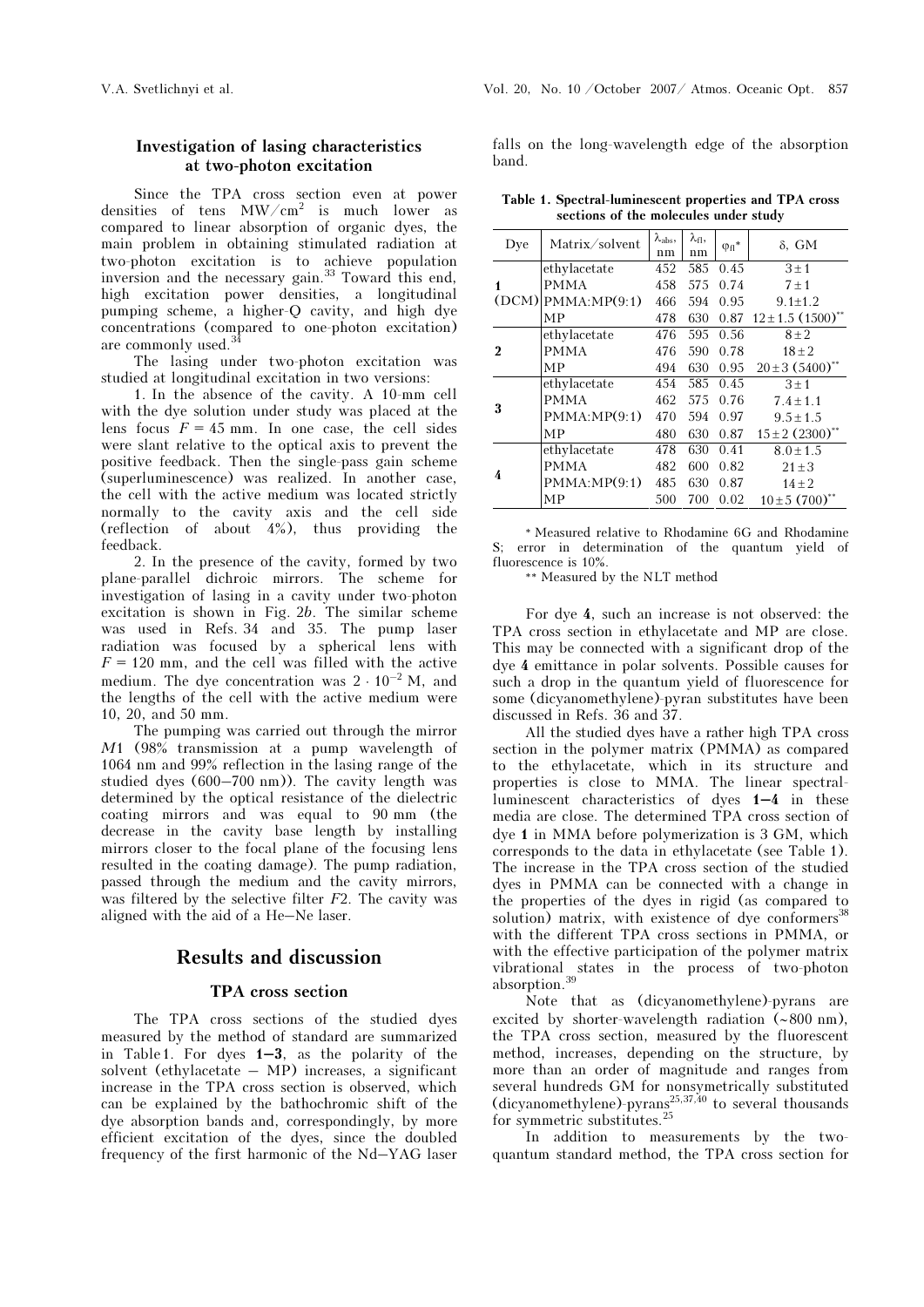dyes 1–4 in MP was determined by the NLT method from transmission curves as functions of the pump power density by the above described technique [Eq. (2)]. The results of measurement of the TPA cross section have shown that the experimental TPA cross sections obtained for the same objects differ by more than an order of magnitude. Thus, if the TPA cross sections measured by the fluorescent method are equal to 10–20 GM, then the corresponding TPA cross sections of the same dyes determined by the NLT method are equal to 700–5400 GM (see Table 1). The similar results were obtained by us earlier for (dicyanomethylene)-pyrans excited by the femtosecond 790 nm radiation: the TPA cross section determined by the fluorescent method of standard was more than an order of magnitude smaller than that obtained by the  $z$ -scanning method.<sup>40</sup>

The difference in the TPA cross sections determined by different methods is characteristic not only for (dicyanomethylene)-pyrans. The same method can give both overestimated and underestimated values of the TPA cross section for different dyes and different exciting radiation parameters. Therefore, direct methods based on immediate measurement of absorption (transmission) should be used with caution.

 The main reason for different experimental values of the TPA cross section is that different nonlinear processes (absorption from excited states, fluorescence quenching in the strong light field, stimulated emission at a pump wavelength, nonlinear absorption of a solvent, etc) can simultaneously take place in a medium under high-power laser excitation, and these processes exert different influence on results of TPA cross section measurements by different methods.

The results of measurements can also depend on the fact that it is not always possible to repeat identical experimental conditions for different measurement methods. For example, concentrations  $C$ of molecules in the studied media vary from 10–5–  $10^{-4}$ M at fluorescent methods to  $5 \cdot 10^{-2}$  M at direct measurement methods. The difference in the concentrations is connected with the different sensitivity of methods. The high concentration of molecules in the medium can lead, for example, to formation of complexes and aggregates having quite different nonlinear properties as compared to a single molecule.

Despite the existent problem, only few papers, devoted to the comparison and analysis of measurements of the TPA cross sections by different methods, are available.<sup>41,42</sup> On the one hand, this is connected with experimental difficulties arising in such measurements, because they require not only upto-date instrumentation, but also the selection of close excitation conditions and parameters of the active medium, which can not be achieved successfully for all organic compounds. On the other hand, to obtain the actual values of the TPA cross section of a molecule, it is often necessary to develop the corresponding theoretical model describing the whole set of photoprocesses proceeding in the

medium under the high-power laser excitation and contributing to the measured parameters.

When (dicyanomethylene)-pyrans are excited by the first harmonic radiation of the Nd–YAG laser, the high TPA cross sections obtained by the NLT method are likely caused by absorption from excited states. It has been shown experimentally that intense singlet–singlet<sup>43,44</sup> and triplet–triplet absorption<sup>43</sup> is observed in the DCM molecule, and  $S_1 \rightarrow S_n$ absorption has a narrow peak in the spectral range 460–480 nm and overlaps the spectrum of  $S_0 \rightarrow S_1$ absorption.<sup>44</sup> In the red spectral range,  $S_1 \rightarrow S_n$ absorption does not show itself.<sup>43</sup> Triplet–triplet absorption is observed nearly in the whole visible region (one peak lies near 520 nm), and its intensity increases in the near-IR region. At a wavelength of 790 nm, the molar extinction coefficient of  $T_1 \rightarrow T_n$ absorption of DCM in methanol is about 20000 L  $\cdot$  M<sup>-1</sup>  $\cdot$  cm<sup>-1</sup> at a triplet quantum yield of  $\sim 3 \cdot 10^{-3}$  [Ref. 43].

Thus, at the femtosecond excitation by pulses with a wavelength of 790 nm and a pulse repetition frequency of 80 MHz, which was used by us for substituted (dicyanomethylene)-pyrans in Ref. 40, not only TPA, but also  $T_1 \rightarrow T_n$  absorption should contribute significantly to the total nonlinear absorption of the medium. At a megahertz repetition frequency of pump pulses, when the interval between pulses is only a few nanoseconds, molecules have not enough time to relax from the  $T_1$  state and, therefore, they are additionally accumulated in triplets until the establishment of quasistationary equilibrium.

The results of experimental investigation of the  $induced \tabsorption^{40} \t and \tquantum-chemical$ calculations<sup>36</sup> demonstrate that intense induced absorption at a wavelength of 1064 nm is possible in (dicyanomethylene)-pyrans as well. This is also supported by our tentative investigations of nonlinear absorption of dyes 1–4 in MP at a nanosecond pulsed flash-photolysis setup<sup>45</sup> The solution was excited by the Nd–YAG laser second harmonic (532 nm), while the attenuated first harmonic of the same laser (1064 nm) served as a probing signal.

Thus, we can state that when the TPA cross section of (dicyanomethylene)-pyrans is measured in the near-IR region, the direct methods (NLT and zscanning) overestimate the results due to the significant influence of the induced triplet–triplet absorption. Note that the triplet–triplet absorption almost does not affect the results of measurement of the TPA cross section by the fluorescent methods, because the fraction of excited molecules at the used power densities does not exceed fractions of percent, and the triplet yield is low. In the future, we plan to estimate numerically the intensity of the induced absorption at a wavelength of the Nd–YAG (1064 nm) and Ti:Sapphire (790 nm) lasers and its influence on the total nonlinear absorption of (dicyanomethylene)-pyrans under the IR excitation.

 In addition to the induced triplet–triplet absorption for molecule 2, aggregation of molecules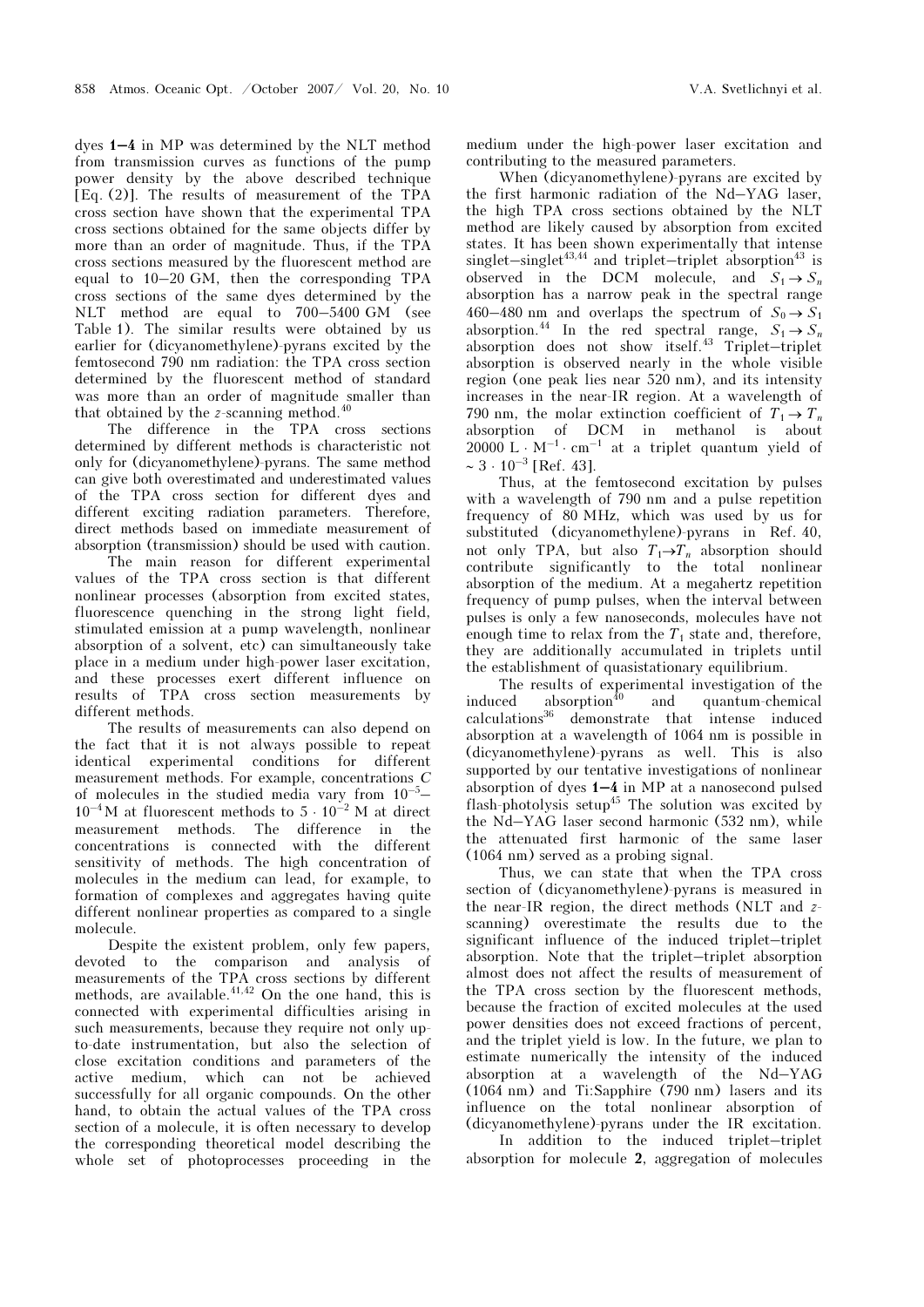at high concentrations used in experiments can exert an addition influence on results of measurements of the TPA cross section by the NLT method, which is confirmed indirectly by a significant decrease in emittance of the concentrated dye solution 2 as compared to 1 and 3 [Ref. 46].

## Lasing characteristics

To study the stimulated emission under twophoton excitation, we have selected three dyes  $(1-3)$ with the best emission characteristics in MP. Dye 4 in MP fluoresces very weakly ( $\varphi_{\text{fl}} = 0.02$ ), and, therefore, the lasing threshold for this molecule cannot be achieved at the two-photon excitation. The concentration of dye molecules in a solution was  $2 \cdot 10^{-2}$  M when studying the lasing properties. The concentration of dye molecules in a solution was results are summarized in Table 2 and Fig. 3.

Table 2. TPPL characteristics of (dicyanomethylene)-pyrans

| Compound | L,<br>cm       | $\lambda_{\text{las}}$<br>nm | $\Delta\lambda_{\rm las},$<br>nm | $E_{\text{thr}}$ , mJ | efficiencylas,<br>$\%$   |
|----------|----------------|------------------------------|----------------------------------|-----------------------|--------------------------|
|          | $1^*$          | $645*$                       | $31^*$                           | Not<br>achieved       |                          |
| 1(DCM)   | 1              | 648                          | 6                                | 4.6                   | 0.39                     |
|          | 2              | 652                          | 6                                | 2.7                   | 0.69                     |
|          | 5              | 660                          | 6                                | 2.7                   | 1.00                     |
|          | $1^*$          | $657*$                       | $2^*$                            | $17.6^*$              | $0.04*$                  |
| 2        | 1              | 658                          | 5                                | 3.8                   | 0.27                     |
|          | 2              | 663                          | 5                                | 2.7                   | 0.25                     |
|          | $1^*$          | $649*$                       | $4^*$                            | $17.6*$               | $0.05\ensuremath{^\ast}$ |
| 3        |                | 650                          | 6                                | 3.8                   | 0.47                     |
|          | $\overline{2}$ | 651                          | 6                                | 2.4                   | 0.72                     |
|          | 5              | 658                          | 6                                | 2.7                   | 0.97                     |

\* Scheme without cavity.

The excitation of the selected dyes in the noncavity scheme (cell length of 10 mm) has shown that if the positive feedback is absent, then the stimulated emission is virtually not formed. Only insignificant narrowing of the dye fluorescence band to 45–50 nm was observed. If the cell was aligned with the aid of the He–Ne laser for its front face to be perpendicular to the optical axis of the pump radiation (in this case, the cell sides served as mirrors of a low-Q cavity with a reflection coefficient of  $~12$ %), then we observed an additional narrowing of the emission line for two of the studied dyes (2 and 3) to 2–4 nm and the appearance of radiation, directed along the optical axis.

The superluminescence wavelength was 645– 649 nm for dyes 1 and 3 and 657 nm for dye 2. The efficiency of conversion (only radiation in the forward direction was recorded<sup>32</sup>) in the noncavity scheme was as low as 0.04–0.05% (see Table 2).

Then the stimulated emission under two-photon excitation was studied with the use of a two-mirror plane-parallel cavity. The lasing wavelength  $\lambda_{\text{las}}$  of the active medium in the cavity was several nanometers longer than that in the free-of-cavity scheme. The spectral width of the lasing line  $\Delta\lambda_{\text{las}}$  was 5–6 nm. The lasing threshold  $E_{thr}$  at the length of the active medium  $L = 10$  mm was  $3.8-4.6$  mJ depending on the dye. As L increased up to 20 mm, the threshold decreased down to 2.4–2.7 mJ. The further increase of the active medium length did not lead to the decrease of the lasing threshold.



Fig. 3. TPPL efficiency of solutions of (dicyanomethylene) pyrans 1 (a), 2 (b), and 3 (c) in MP ( $C = 2 \cdot 10^{-2}$  M) as a function of the exciting pulse energy; the length of the active medium  $l = 10$  (1), 20 (2), and 50 mm (3).

Figure 3 shows the lasing efficiency as a function of the pump energy for dyes 1–3 at different lengths of the active medium. Depending on the dye and lasing wavelength of the active medium, the maximal lasing efficiency was achieved at the energy of the pump pulse ranging within 18–35 mJ. At a further increase of the pump energy, we observed the decrease in the lasing efficiency and even suppression of lasing for dyes 2 and 3 at a 10 mm length of the active medium. This was likely connected with radiation defocusing in a medium at high-power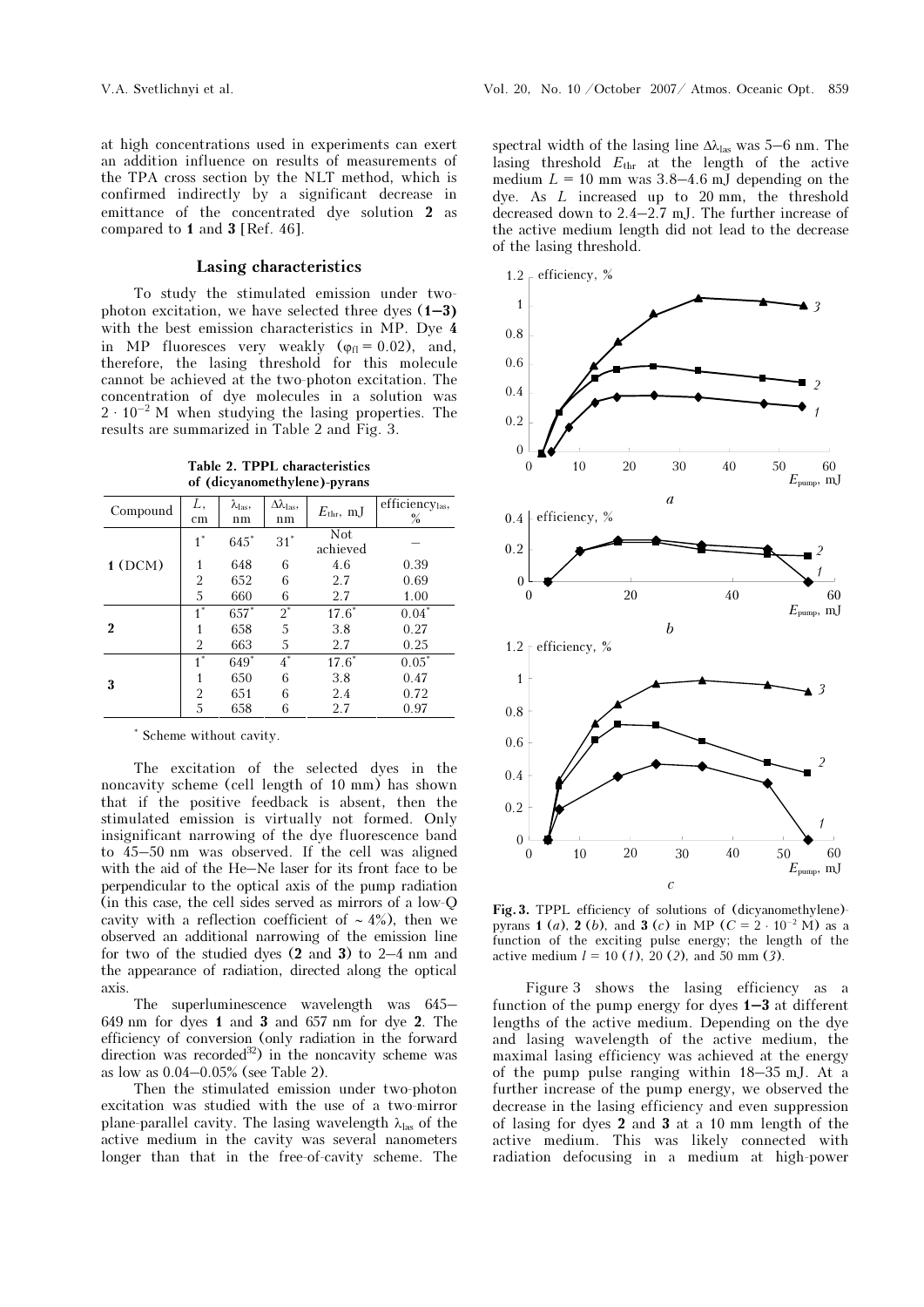excitation and formation of a lens leading to the break of the medium optical homogeneity and, as a consequence, to suppression of lasing. For dye 2, the situation was aggravated by the drop in emittance at a high concentration,  $45$  while the absorption of the medium with this dye was the highest among all media under study (see Fig. 3). Therefore, for dye 2, despite the highest value of the TPA cross section among all studied molecules (20 GM; see Table 1), the lowest efficiency was obtained (only 0.3%), whereas for dyes 1 and 3 the efficiency achieved 1%.

## Optical limiting

Figure 4 shows the transmission of solutions of the studied dyes as a function of the power density of the pump radiation (relative to the cell with the solvent MP). It is seen that at the low-intensity (linear) excitation the solutions are transparent, at higher densities the transmission decreases, and at a power density of  $400 \text{ MW/cm}^2$  the transmission decreases down to 90% for dye 4 and to 36% for dye 2.



Fig. 4. Transmission of solutions of studied dyes 1–4 in MP  $(C = 2 \cdot 10^{-2} \text{ M})$  as a function of the power density of the pump radiation.

If to estimate the nonlinear absorption in the studied media, caused by only two-photon transitions by Eqs. (2) and (3) using the TPA cross sections obtained by the fluorescent method, then even at a pump power density of 400 MW/cm<sup>2</sup> its value is much smaller than 1%. It has been shown above that the intense triplet–triplet absorption exists in the studied dyes in the near-IR region. Thus, two mechanisms take part in the process of limiting of optical power of the pump radiation:<br>1. Primary mechanism, i.e

mechanism, i.e., two-photon absorption, which creates some population of the excited state.

2. Secondary mechanism, i.e., absorption from excited states (triplet–triplet absorption), whose probability at the used pump power densities many orders of magnitude exceeds that of two-photon absorption from the ground state.

The experimental results obtained allow the conclusion that dye 2 is promising for creation of

multicomponent limiters of laser radiation power as an active medium in combination, for example, with a dye operating only by the mechanism of reversible saturated absorption, for example, in the channel of singlet states.

## Conclusions

As a result of investigation of nonlinear optical properties of four (dicyanomethylene)-pyran substitutes under the excitation by the Nd–YAG laser radiation (1064 nm) of nanosecond duration, the following results have been obtained:

1. The TPA cross section in solutions and polymer matrices is obtained by the fluorescent method of two-quantum standard. It is found that the TPA cross section of (dicyanomethylene)-pyrans in polymer matrices increases, and possible causes for this increase are discussed.

2. The TPA cross sections obtained by the fluorescent and NLT methods were compared. It is shown that the TPA cross sections of (dicyanomethylene)-pyran substitutes are strongly affected by the induced absorption in the channel of triplet states, due to which the cross sections are overestimated. The analysis of our experimental data and the literature data suggests that for the correct determination of the TPA cross section, depending on peculiarities of photoprocesses in the molecule under high-power laser excitation, the methods for determination of TPA cross sections and the corresponding mathematical model should be specially selected. For different molecular classes and excitation conditions, the ignoring of the above peculiarities is possible to result in both underestimated and overestimated values of the TPA cross sections.

3. The characteristics of stimulated emission of (dicyanomethylene)-pyran solutions under twophoton excitation in the mode of superfluorescence and lasing in a two-mirror cavity are studied. The excitation and lasing conditions are optimized. The efficiency of conversion at the nanosecond excitation up to 1% of the pump energy was achieved.

4. Nonlinear absorption of Nd–YAG laser radiation by concentrated solutions of (dicyanomethylene)-pyrans has been investigated. Two mechanisms take part in attenuation of the laser power by the studied media: the primary mechanism – two-photon absorption, and the secondary mechanism – absorption in the channel of triplet states. Thus, materials having not only the high TPA cross sections, but also the intense induced absorption at a wavelength of the pump radiation can be promising limiters of the laser radiation intensity.

## Acknowledgments

This work was partly supported by the Federal Agency on Education (Program "Development of Scientific Potential of the Higher School in 2006– 2008," Project RNP.2.1.1.2534), Russian–American